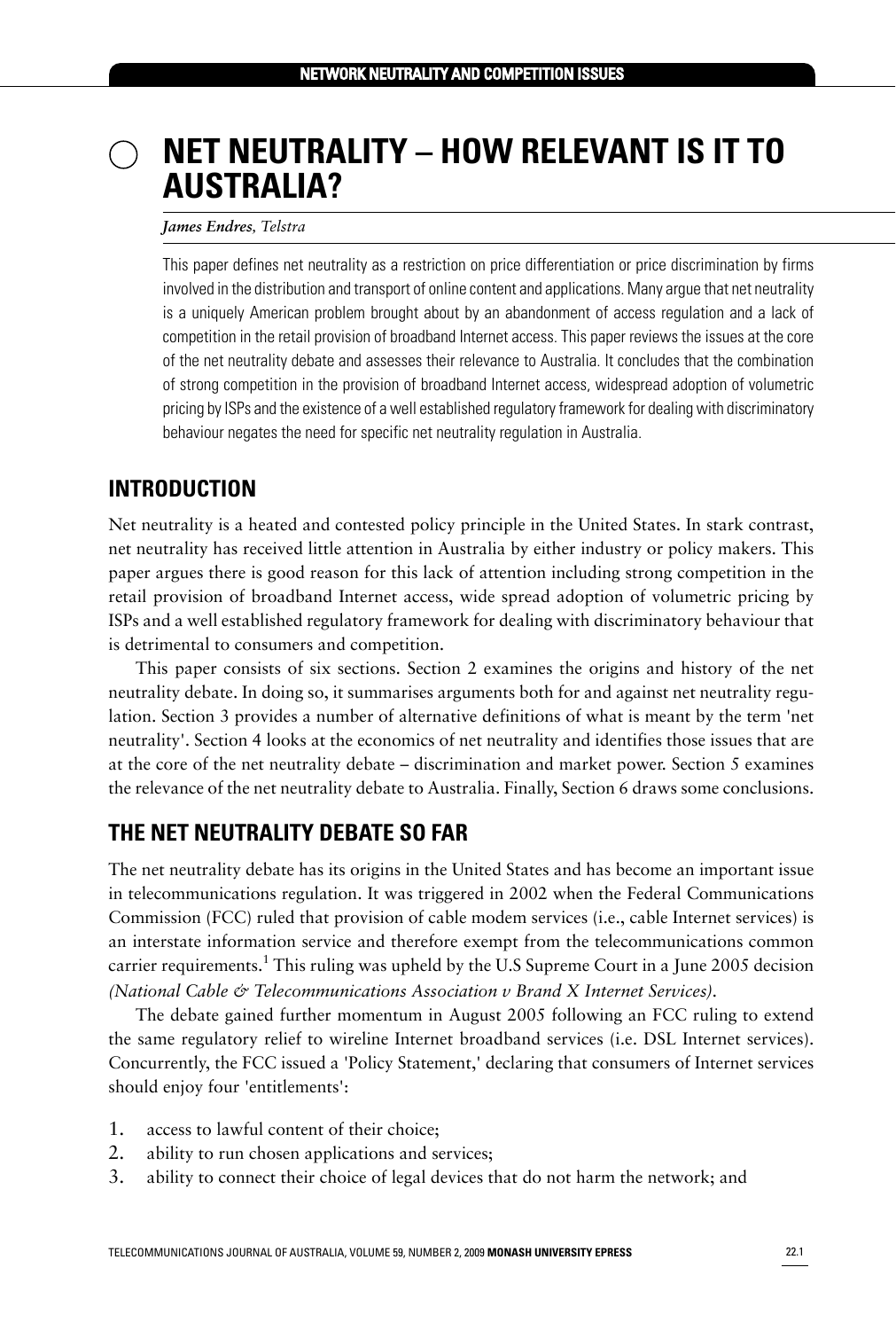4. competition among network, application and content providers.

The FCC's Policy Statement expressly stated that the Commission was not adopting rules and that the above 'entitlements' are subject to reasonable network management practices.

Subsequently the FCC has entertained complaints regarding alleged violations of its policy and has issued public notices and held public hearings specifically seeking information relating to broadband network management practices. Meanwhile the debate continues, not only within the industry, but also in the US Congress<sup>2</sup> ([Cave & Crocioni, 2007:](#page-9-0) 671).

Proponents of net neutrality allege that ISPs and network operators have incentives to discriminate against competing or unaffiliated content and services to the detriment of competition in downstream content and applications markets. According to ([Frieden 2006](#page-9-1)),

Network neutrality advocates worry that major ISPs have both the wherewithal and incentive to bifurcate the Internet into one medium increasingly prone to congestion and declining reliability and one offering superior performance and potential competitive advantages to users able and willing to pay, or affiliated with an ISP operating a major bitstream transmission network.

Supporters of net neutrality further argue that failure to mandate some form of net neutrality would mean that the Internet would cease to be free and open and that in the absence of net neutrality, innovation by content providers may be stifled in turn preventing the emergence of new highly-valued content. For example, it is often argued that the success of the World Wide Web, Google, Skype and Yahoo etc has been made possible by a decentralised Internet based on net neutrality and that any departure from net neutrality will stifle future innovation ([Economides](#page-9-2) [2007](#page-9-2), 241).

Opponents of net neutrality argue that any imposition which reduces the ability of ISPs to manage their networks and develop their product offerings (including pricing) would be inefficient and undermine their ability to defray the high investment costs of upgrading and expanding consumer broadband networks [\(Schwartz & Weiser, 2009\)](#page-9-3). Opponents also argue that a onesize fits all approach will restrict the Internet to only carrying limited types of content and applications which will in turn limit innovation [\(Ralph, 2007\)](#page-9-4).

In Europe and Australia, the net neutrality debate has not received significant attention from either consumers or industry. In Europe, the net neutrality debate has been dismissed by many as an American problem caused by the abandonment of local loop unbundling regulation for broadband competition in the local access network ([Marsden, 2007](#page-9-5)). Similarly, in Australia, the net neutrality debate is widely considered to be a commercial issue for American ISPs resulting from the fact that unlimited broadband Internet usage plans have failed to generate additional revenue in line with traffic growth and demand for additional broadband capacity ([Winterford](#page-9-6) [& Hill, 2008\)](#page-9-6).

### **WHAT IS NET NEUTRALITY?**

As noted by [\(Cave & Crocioni 2007,](#page-9-0) 670), the concept of net neutrality is difficult to define because not only is it not clearly and unanimously articulated, but it is often linked to vague concepts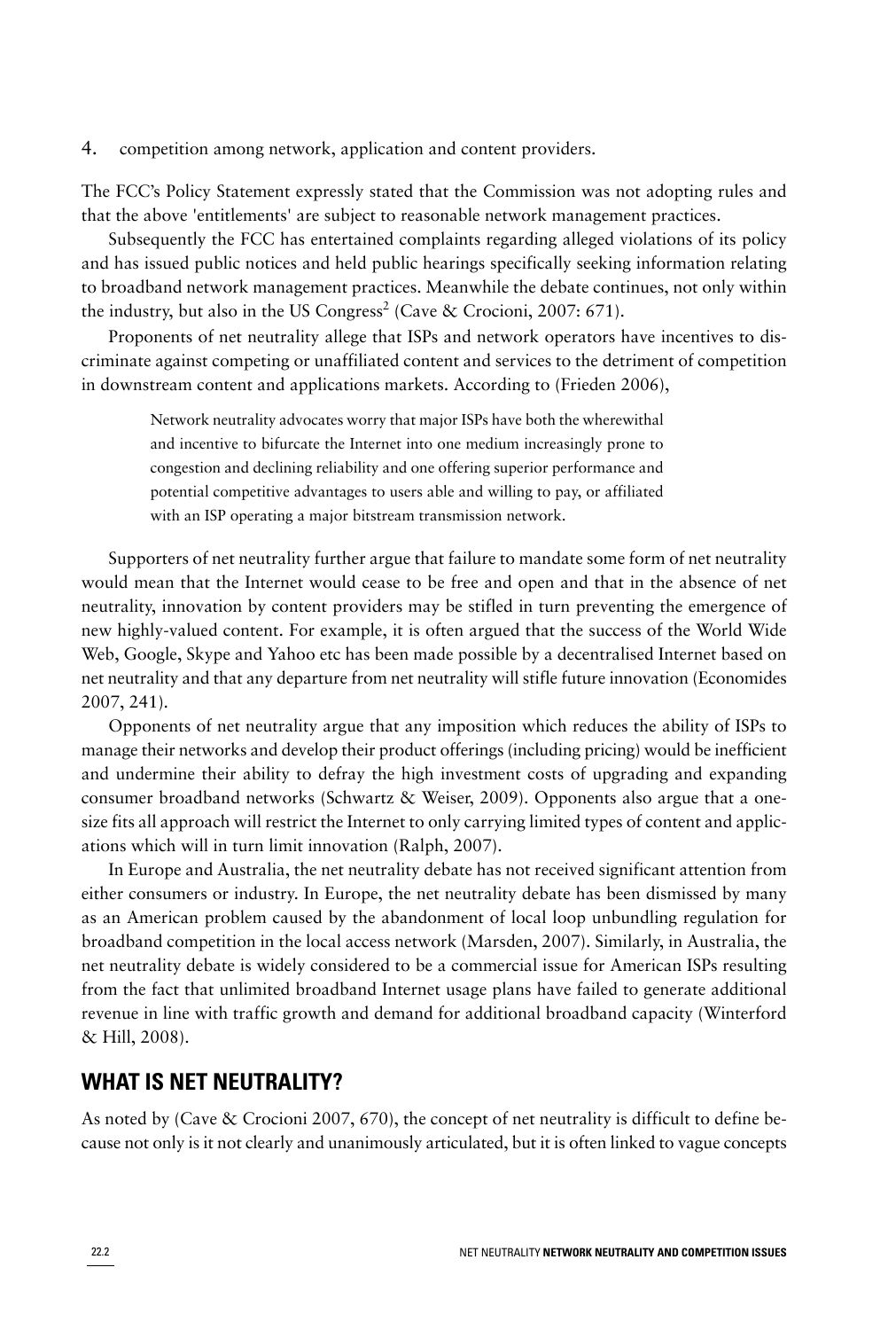of fairness and civil liberty much more than economics. Advocacy group, ([Save the Internet](#page-9-7) [2009\)](#page-9-7), contends that:

Net neutrality … is the guiding principle that preserves the free and open Internet. Put simply, net neutrality means no discrimination. Net neutrality prevents Internet providers from blocking, speeding up or slowing down Web content based on its source, ownership or destination. Net neutrality is the reason why the Internet has driven economic innovation, democratic participation, and free speech online. It protects the consumer's right to use any equipment, content, application or service on a non-discriminatory basis without interference from the network provider. With net neutrality, the network's only job is to move data – not choose which data to privilege with higher quality service.

A less emotive definition, provided by [\(Baumol et al. 2007](#page-9-8), 1), describes net neutrality as a policy proposal that would, among other things, regulate how network providers manage and price use of the network.

An alternative way of understanding the concept of net neutrality is to view it as a number of propositions rather than a single concept [\(Sidak 2006,](#page-9-9) 351). First, proponents of net neutrality argue that ISPs should be prevented from charging more for priority delivery. Second, ISPs should not be allowed to deny access to specific websites or Internet applications by final users. Third, and largely a corollary to the above, ISPs should not be allowed to integrate backwards into the production of content or applications.

The common concern underlying all of these propositions is the ability of ISPs to discriminate among content and applications. The first proposition reflects a concern about discrimination based on quality of service, whereby ISPs could designate 'fast lanes' and charge content providers or end-users for use of these lanes. Additionally, ISPs could use local 'on-ramps' to ensure that affiliated content gets to the customer quicker and at better quality than unaffiliated content ([Ralph 2007](#page-9-4)). It is argued that these practices could harm innovation in the development and competition in the provision of content and applications. The second proposition reflects a concern that ISPs could use port blocking or other technological means to unilaterally block or discriminate against content or applications that compete with ISP services ([Ralph 2007\)](#page-9-4). For example, an integrated ISP that offers standard voice telephony or Pay TV services in addition to broadband may choose to block Voice over IP (VoIP) traffic or video content from unaffiliated sources. The third proposition reflects a concern that ISPs will face increasingly strong incentives to invest in the development and production of content which will threaten the 'free and open', decentralised and democratic nature of the Internet.

### **THE ECONOMICS OF NET NEUTRALITY**

If net neutrality is about discriminatory behaviour by ISPs and network operators in favour of the provision of affiliated content and/or applications then it is only a new tag-line for a very old issue [\(Speta 2009\)](#page-9-10). It is well understood by policy makers and competition regulators that when firms with market power discriminate against downstream rivals there may be concerns about anti-competitive effect and/or purpose. This could be aimed at either favouring the downstream operator's arm or to fend off rivals who may threaten to integrate backwards ([Ralph 2007\)](#page-9-4). The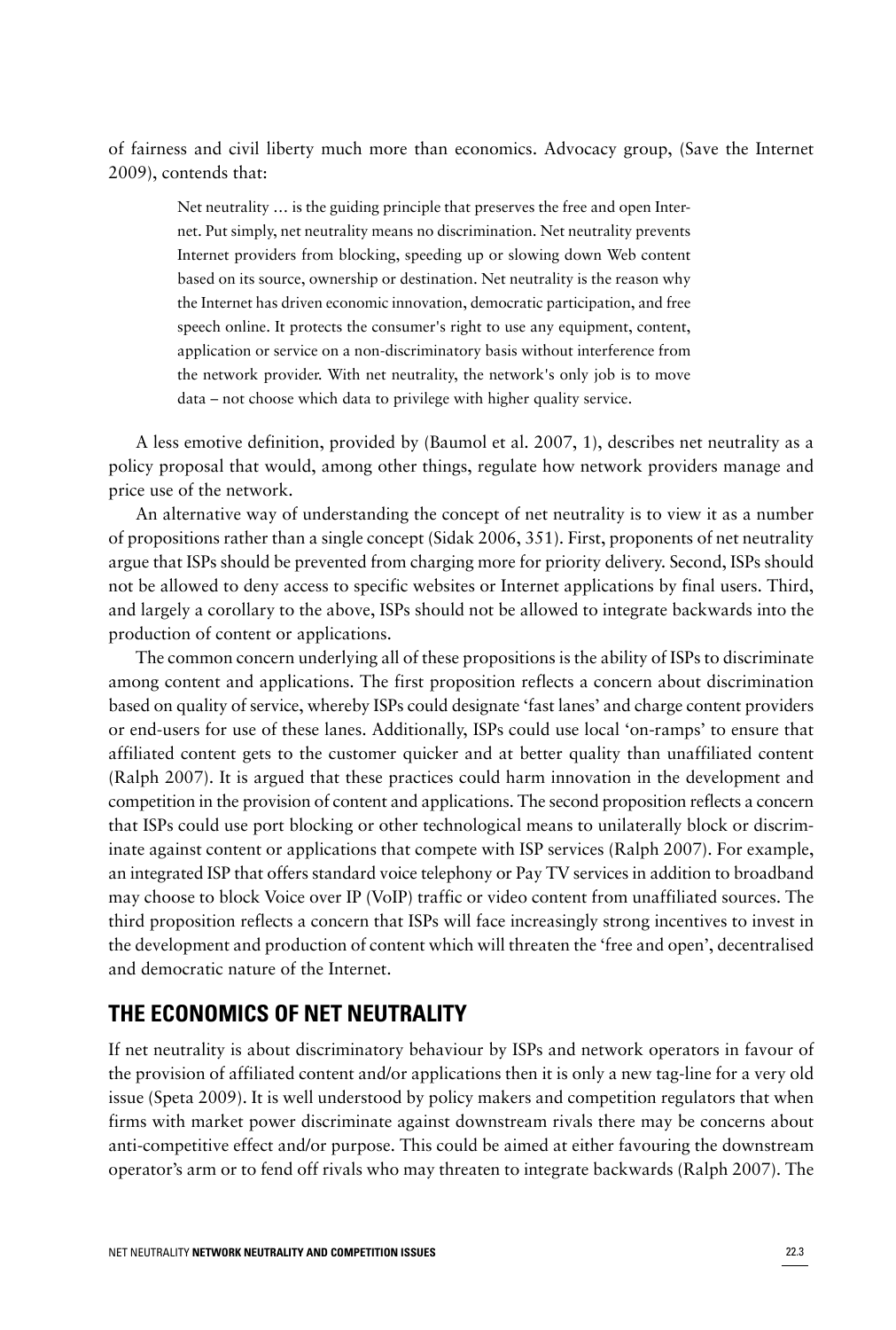history of this issue as it relates to broadband and telecommunications is summarised by [\(Speta](#page-9-10) [2009](#page-9-10)):

At the dawn of the broadband era, the issue was framed as whether independent ISPs would have 'open access' to sell the highspeed Internet services offered by cable companies. Earlier, as competition developed in long-distance telephony, long-distance carriers began to design customized offerings for their big-business customers. When challenged as discriminatory, the FCC ordered the tariffs open to all comers, which meant that carriers built in artificial terms to make them unpalatable (to customers other than their intended beneficiary). Before the telephone era, the non-discrimination rule of the Interstate Commerce Act was interpreted to force railroads to permit freight-forwarders to access discounted rates for aggregated carload lots, despite the manner in which this competition eroded the rate structures expressly approved by regulators to ensure that these utilities covered their costs.

Concerns about market power and discrimination, in either telecommunications or any other market, do not necessarily require a blanket prohibition. Instead any justified regulatory or policy response should first satisfy two necessary preconditions. First, the existence of substantial market power in the provision of an access service needs to be confirmed. Second, any practice of discrimination needs to have adverse consequences for competition and consumer welfare.

Both price and non-price discrimination can be welfare enhancing. In particular, by charging different prices for the same product in different segments of the market (i.e. third degree price discrimination) a downstream monopolist can extract a greater surplus and expand output ([Schmalensee 1981; Varian 1985\)](#page-9-11). However, while overall welfare is increased, third degree price discrimination generally leads to a transfer of surplus from consumers to producers. In essence, this means that imposing an absolute ban on price and non-price discrimination in these circumstances may lead to lower output because some smaller markets may no longer be served.

#### **BANNING TRAFFIC PRIORITISATION AND CHARGING FOR PRIORITISATION**

Net neutrality advocates often claim that the Internet was designed to assign equal treatment and rights of delivery to each packet ([Save the Internet 2009](#page-9-7)). While there may be some truth in this statement it should be viewed in the context of the following:

- Excess capacity was a feature of communication networks at the beginning of the proliferation of Internet use. Hence there was no need to prioritise traffic or engage in network management to ensure the efficient use of network capacity. This is not dissimilar to a newly built uncongested road.
- Earlier Internet applications were not delay sensitive. This is reflected by the best-efforts nature of most ISPs product offerings.

Much has changed since then. ISPs have come to realise that network capacity is finite and that increasing bandwidth-intensive content applications will require ongoing investment in additional bandwidth and network capacity. There has also been a realisation that sophisticated online content and applications are not all the same. Some content such as email and text based web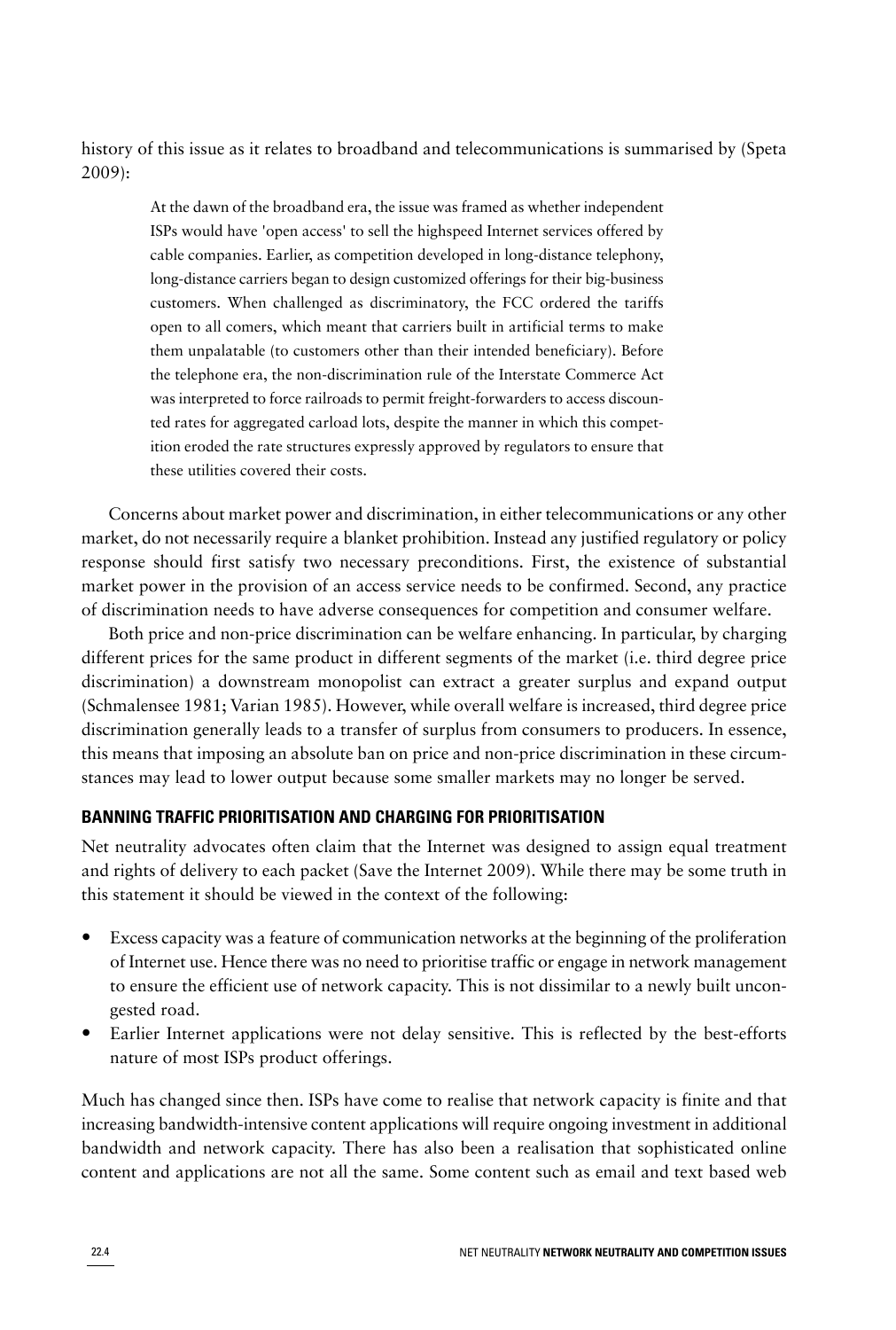pages may not be delay sensitive, which contrasts with applications such as IP television (IPTV) and VoIP that have a low tolerance of delay and jitter.

The ability to discriminate on the basis of quality of service is an efficient means of managing demand when it exceeds the network's capacity – i.e. network congestion. When congestion occurs, all traffic is delayed irrespective of its value. As this is an economically inefficient outcome, charging more for priority traffic and allowing higher valued content to receive a greater quality of service will increase efficiency. Such an outcome is not dissimilar to a congested road where buses are given priority over cars during peak times or where drivers can pay a toll for the use of an uncongested express lane.

In the absence of network congestion, price discrimination based on differences in the customer's willingness to pay may also lead to greater overall efficiency. In particular, the recovery of fixed and common costs from those services which are relatively inelastic is Ramsey efficient.<sup>3</sup> Indeed, Ramsey efficient pricing has been widely used by telecommunications operators to efficiently recover fixed and common costs associated with PSTN networks. Such pricing, while undesirable to advocates of net neutrality, may not necessarily be anticompetitive or harmful to consumer welfare.

#### **BLOCKING ACCESS TO CONTENT, WEBSITES OR APPLICATIONS**

The second plank of the net neutrality argument is that ISPs and network operators should not deny access by end users to specific content, websites or Internet applications. Indeed it is easy to think about how such behaviour can have an anticompetitive effect in the markets for Internet content and applications. While this behaviour is possible, its probability will be tempered by competition in, and contestability of, the market for the provision of retail Internet access.

The blocking of unaffiliated content or applications is most likely to occur where the network operator or ISP has significant market power in the provision of Internet access and has vertically integrated into content and applications. Such a firm could maximise profit and reduce output by blocking unaffiliated content. However where an integrated network operator or ISP faces competition in the market for retail Internet access, the practice of blocking unaffiliated content may result in a loss of 'access customers' as well as 'content customers'. Similarly, where there may be little competition in the provision of Internet access but the barriers to entry are low, the blocking of unaffiliated content may result in the entry of a new competitor seeking to compete on the basis that it offers access to all content.

# **NET NEUTRALITY: RELEVANCE TO AUSTRALIA**

#### **THE COMPETITIVE LANDSCAPE**

The retail provision of Internet access in Australia is highly competitive with low barriers to entry. According to the Australian Communications and Media Authority, as at June 2008 there were 678 ISPs operating in Australia using a range of different access technologies [\(ACMA 2008,](#page-9-12) 2). Of this total, 37 ISPs reported a customer base of more 10,000 [\(ABS 2008\)](#page-9-13).

While many of the ISPs serve specific geographical areas, there are numerous national ISPs that compete throughout most, if not all, areas of Australia. Hence, most areas of Australia are served by at least two competing ISPs. This is in contrast to the competitive landscape in the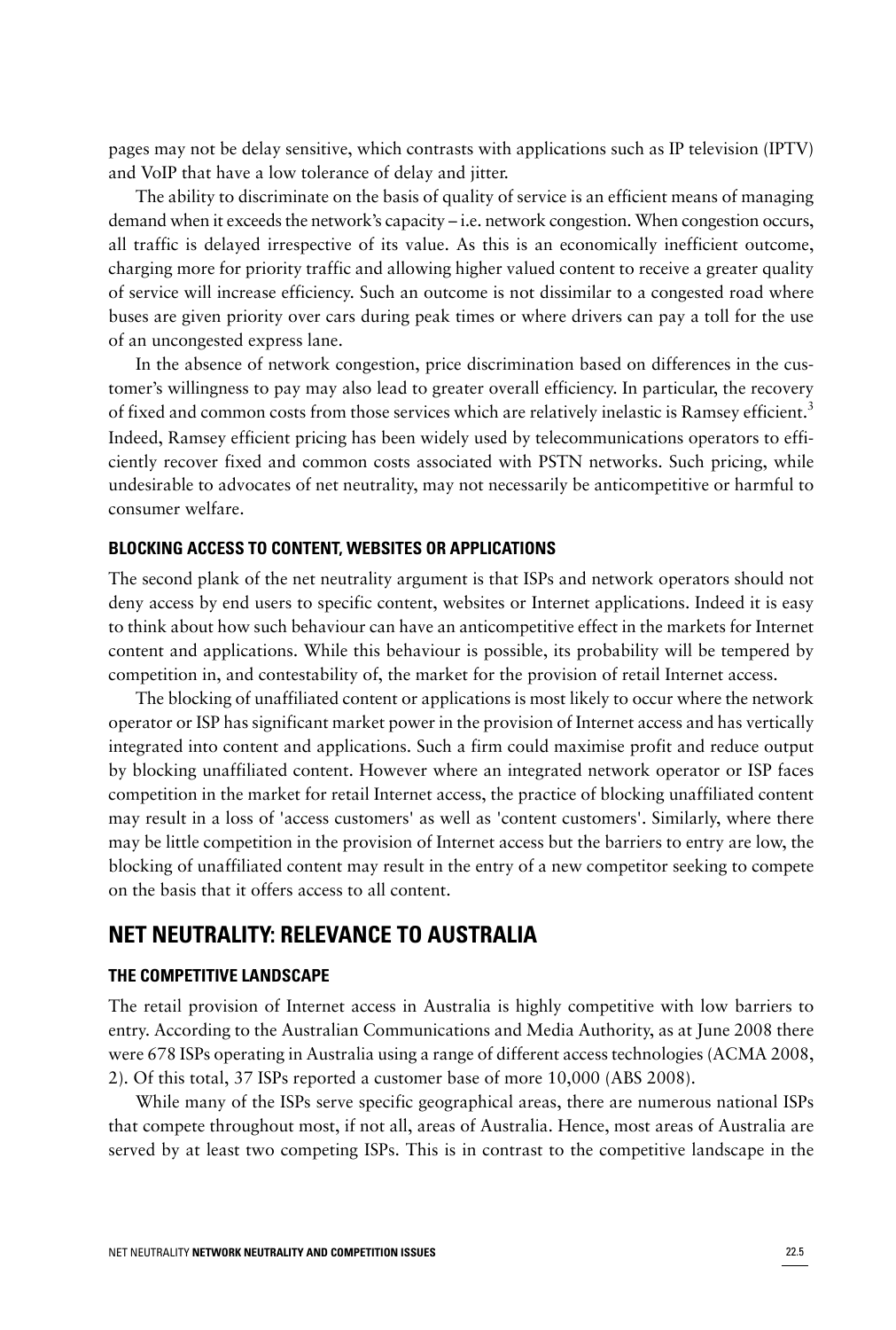United States where competition is more geographically focused and most areas are served by either one or both fixed line operators (cable and/or DSL providers).

Australia's market for the provision of retail Internet access also exhibits no significant barriers to entry or expansion. New entrants have available to them a range of entry options including:

- to resell the incumbent's, or another network provider's, wholesale services (i.e. resale competition),
- partial facilities based competition using the declared Unconditioned Local Loop Service (ULLS) or Line Sharing Service (LSS), or
- full facilities based competition by investing in the provision of competitive network infrastructure such as next generation wireless networks, Fibre to the Home or Curb (FTTH or FTTC) infrastructure.

Perhaps the strongest evidence of these low barriers to entry is the significant market participation that has taken place over the last few years. According to JP Morgan the number of unbundled lines as a proportion of total active broadband services has grown from around one percent in June 2004 to around 11.5 percent in June 2007 [\(JP Morgan 2007](#page-9-14), 14). This growth in unbundled lines is in addition to competition from resellers and infrastructure based competitors that provide retail broadband services via competitive networks including 3G/HDSPA mobile and HFC networks, and represents real market entry and expansion by competitors.

As discussed previously, competition in the retail provision of Internet access coupled with low barriers to entry and expansion dampens the incentives for network operators and ISPs to block access to content, web pages or applications. Such behaviour by any one ISP will reduce the attractiveness of its service offering, putting it at a competitive disadvantage.

#### **BUSINESS MODELS AND PRICING STRUCTURES**

Australia's market for Internet access is characterised by the widespread use of volumetric charging by ISPs. Volumetric pricing refers to a pricing structure whereby the end-user pays the access provider for access to the Internet at a certain speed and a pre-determined maximum download usage allowance. Once a consumer reaches the monthly usage allowance, the service provider either slows the speed of the service to dial-up speeds or it charges the end-user additional usage charges – normally on a per megabytebasis.

Some net neutrality advocates argue that volumetric pricing restricts consumer access to content on the public Internet. For example, Marsden argues that where an ISP undertakes traffic shaping, they have strong incentives to block or 'throttle' the transmission of low value content such as either unaffiliated content or user generated content ([Marsden 2007,](#page-9-5) 412–413).

Australia's experience of volumetric pricing clearly shows that the concerns of net neutrality advocates are overstated. Indeed volumetric pricing has several advantages which, taken together, dampen the incentives that ISPs and network operators face to discriminate against or block traffic based on its source or type. First, the imposition of monthly download quotas and additional per megabyte usage charges allows ISPs to more effectively set user prices to marginal costs. As detailed in Table 1, effective per megabyte charges decrease as monthly usage increases. This is both efficient and consistent with the declining marginal cost structures of high fixed costs networks.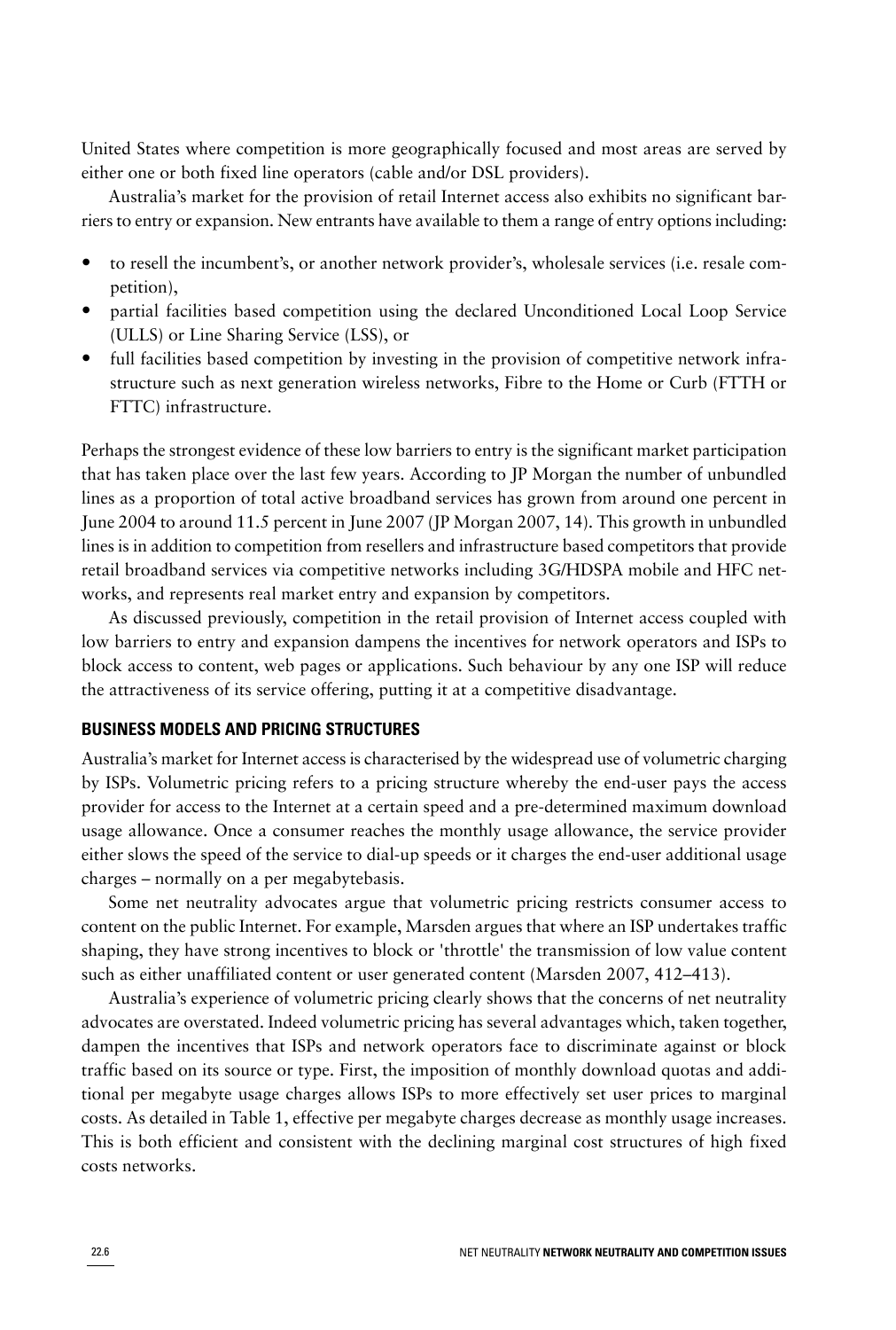| <b>Provider/Service</b> | <b>Speed</b>    | <b>Monthly Price</b><br>$(s)$ | <b>Download Quota</b><br>(MB/month) | <b>Effective MB</b><br><b>Charge</b><br>(cents/MB) | <b>Additional MB</b><br>Price<br>(cents/MB) |
|-------------------------|-----------------|-------------------------------|-------------------------------------|----------------------------------------------------|---------------------------------------------|
| <b>BigPond Cable</b>    | 8 Mbps/128 kbps | 29.95                         | 200                                 | 14.98                                              | 15                                          |
| <b>BigPond Cable</b>    | 8 Mbps/128 kbps | 39.95                         | 400                                 | 9.99                                               | 15                                          |
| <b>BigPond Cable</b>    | 8 Mbps/128 kbps | 59.95                         | 12000                               | 0.5                                                | Throttled                                   |
| <b>BigPond Cable</b>    | 8 Mbps/128 kbps | 79.95                         | 25000                               | 0.32                                               | Throttled                                   |
| <b>BigPond Cable</b>    | Up to 30 Mbps   | 39.95                         | 200                                 | 19.98                                              | 15                                          |
| <b>BigPond Cable</b>    | Up to 30 Mbps   | 49.95                         | 400                                 | 12.49                                              | 15                                          |
| <b>BigPond Cable</b>    | Up to 30 Mbps   | 69.95                         | 12000                               | 0.58                                               | Throttled                                   |
| <b>BigPond Cable</b>    | Up to 30 Mbps   | 89.95                         | 25000                               | 0.36                                               | Throttled                                   |
| <b>BigPond Cable</b>    | Up to 30 Mbps   | 129.95                        | 60000                               | 0.22                                               | Throttled                                   |
| Optus Broadband         | Up to 20 Mbps   | 29.99                         | 2000                                | 1.50                                               | Throttled                                   |
| Optus Broadband         | Up to 20 Mbps   | 39.99                         | 5000                                | 0.80                                               | Throttled                                   |
| Optus Broadband         | Up to 20 Mbps   | 59.99                         | 15000                               | 0.40                                               | Throttled                                   |
| Optus Broadband         | Up to 20 Mbps   | 99.99                         | 30000                               | 0.33                                               | Throttled                                   |
| iiNet ADSL              | ADSL 2+ speeds  | 29.95                         | 2000                                | 1.50                                               | Throttled                                   |
| iiNet ADSL              | ADSL 2+ speeds  | 39.95                         | 10000                               | 0.40                                               | Throttled                                   |
| iiNet ADSL              | ADSL 2+ speeds  | 49.95                         | 30000                               | 0.17                                               | Throttled                                   |
| iiNet ADSL              | ADSL 2+ speeds  | 59.95                         | 45000                               | 0.13                                               | Throttled                                   |
| iiNet ADSL              | ADSL 2+ speeds  | 69.95                         | 65000                               | 0.11                                               | Throttled                                   |
| iiNet ADSL              | ADSL 2+ speeds  | 99.95                         | 100000                              | 0.10                                               | Throttled                                   |
| iiNet ADSL              | ADSL 2+ speeds  | 129.95                        | 140000                              | 0.09                                               | Throttled                                   |

**Table 1** Residential Internet Plans – selected ISPs

Note: All prices reflect the cost of the broadband service assuming that the customer bundles a PSTN telephony service. All prices were obtained from the relevant ISPs' websites as at 21 April 2009.

Second, as demand for Internet traffic grows, volumetric pricing allows ISPs' revenues to grow, which in turn provides network operators incentives to invest in additional network capacity and capabilities. By contrast, truly unlimited plans, such as those commonly offered by US ISPs, provide little incentive for ISPs to invest in network upgrades and capacity. Third, volumetric pricing provides strong incentives for ISPs to maximise the transmission of all network traffic, regardless of its source or type, because this will allow ISPs to earn additional revenues and maximise profits. This is clearly the case where an ISP imposes additional download charges on the end user once they have reached their monthly download quota. However, if an ISP undertakes traffic shaping or throttling of customers' traffic, that ISP has an incentive to structure its menu of access plans in such a way that its customers will choose a higher priced monthly plan which provides excess download capacity. Such pricing structures maximise an ISP's revenues from fixed monthly charges as opposed to variable usage charges. Finally, volumetric pricing is a transparent network management practice whereby the ISP is agnostic about what type of traffic is shaped. Instead congestion is managed on the basis of the customer's willingness to pay.

#### **REGULATION**

The transition of Australia's telecommunications industry from a government owned monopoly to full and open competition has been accompanied by industry specific regulation. This regulation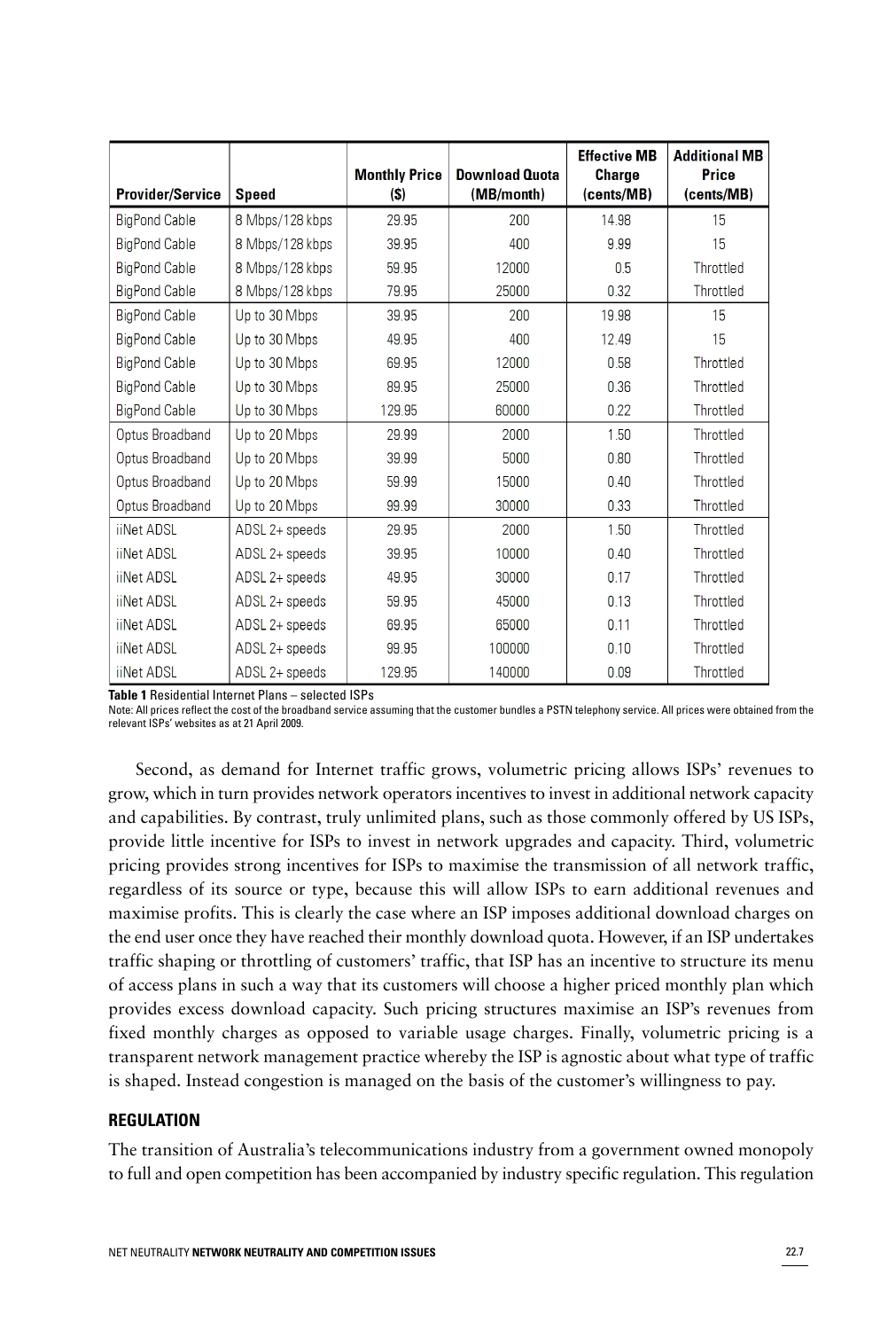comprises both ex-ante access regulation and behavioural regulatory instruments that are designed to prevent the misuse of substantial market power. This industry-specific regulation operates in addition to Australia's well-established trade practices regulation, which is enshrined in the *Trade Practices Act 1974*. Accordingly, Australian regulators have several options to deal with the sort of discriminatory behaviour that concerns net neutrality advocates.

#### PART XIC OF THE TRADE PRACTICES ACT

Part XIC establishes a process whereby providers of carriage services, and of content services supplied by means of carriage services, can obtain access to particular (input) services. There is no general right of access. Rather, the Australian Competition and Commission (ACCC) must first declare the service.

Part XIC confers power on the ACCC to declare:

- a carriage service; or
- a service that facilitates the supply of a carriage service.

The ACCC must first conduct a public inquiry into the declaration of a service and determine whether declaration will promote the long-term interests of end users (LTIE).

Once a service is declared by the ACCC, the provider (the access provider) of that service must, if requested to do so by an access seeker, supply that service on non-discriminatory terms and conditions in accordance with the standard access obligations (SAOs). Both price and nonprice terms and conditions are covered by the SAOs. Additionally, the SAOs require that an access provider take all reasonable steps to ensure that the technical and operational quality of the service and ancillary services (fault detection, handling and rectification, and the timing of those services) is equivalent to that which it provides to itself.

Part XIC negates the need for a specific net neutrality rule. In practice, if the ACCC were to form the view that discriminatory treatment of Internet traffic by an ISP or network owner (either price or non-price behaviour) was undesirable and that declaration of the relevant carriage service would be in the LTIE, then it could declare the service, which would obligate the access providers to provide that service to access seekers on non-discriminatory price and non-price terms and conditions.

The declaration inquiry into the Internet Interconnection Service, in 2004, confirms the adequacy of Part XIC in addressing access issues relating to data carriage and Internet traffic. Importantly, if the ACCC had decided in favour of declaration, Australia would have had, in effect, a quasi net neutrality rule whereby preferential treatment or quality of service for on-net traffic could have been restricted. Moreover, while the focus of the ACCC's Inquiry was on transport in the backbone network, several of the ACCC's comments might well indicate a view that traffic prioritisation could adversely affect competition. In particular, its Final Report the [\(ACCC 2004](#page-9-15)) noted that:

Internet markets generally are in a state of transition. As such, the Commission believes that it should proceed with caution in deciding whether or not to regulate. In particular, there is a shift from dial-up to broadband access, the retail market is continuing to grow, and applications that drive the Internet's growth continue to develop and evolve. It is not certain that market power is constrained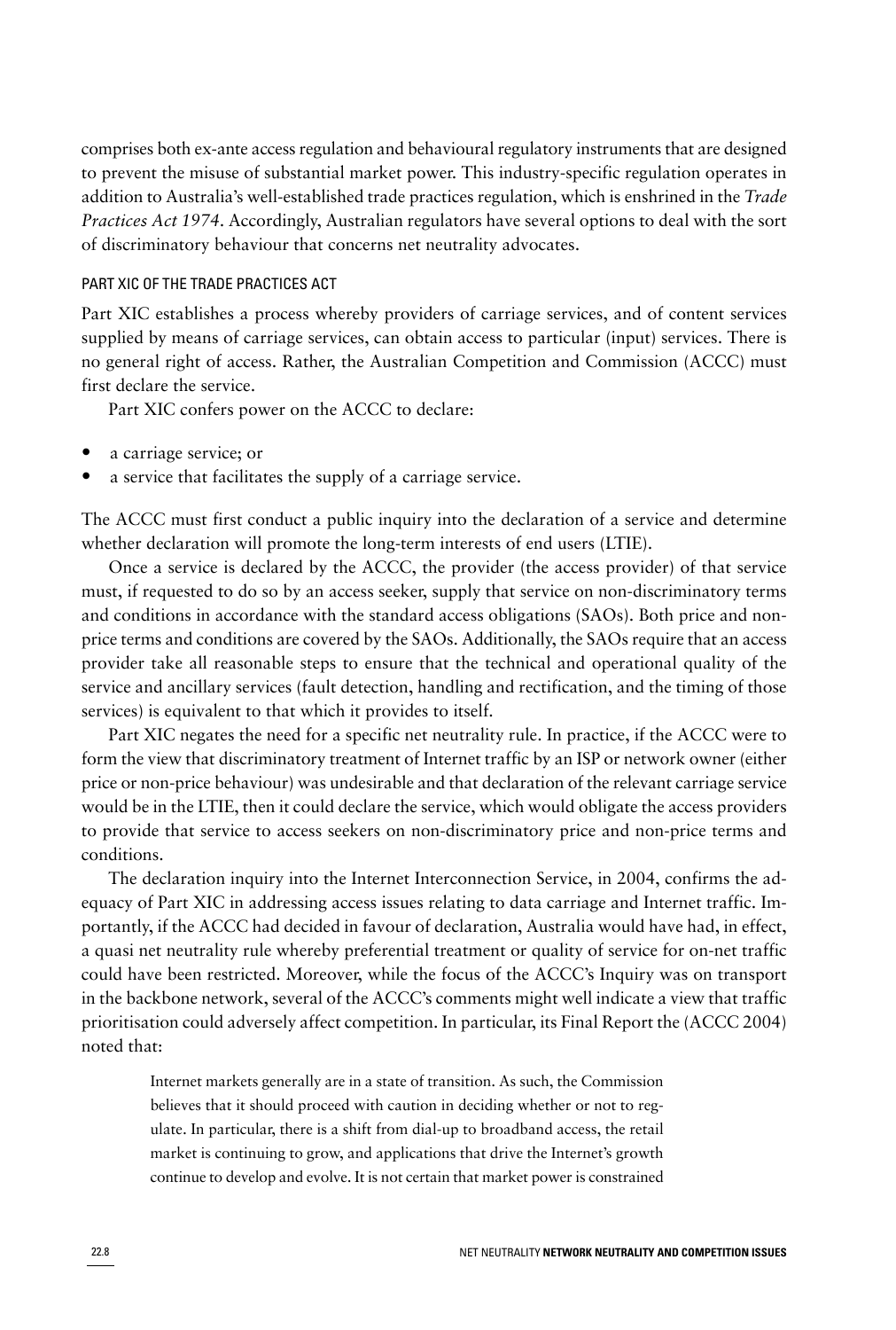by this dynamism, or whether requirements for quality of service associated with newer applications may act to reinforce existing market power.

#### REGULATORY PROVISIONS ON CONDUCT

It is likely that discriminatory conduct, of the kind that concerns net neutrality advocates, would be dealt with under Part XIC of the Act. That said, where the conduct in question is undertaken by an ISP or network operator with substantial market power, the ACCC could choose to invoke its powers under either the general (section 46) or telecommunications-specific anti-competitive conduct provisions (Part XIB) of the Trade Practices Act.

Part XIB of the Trade Practices Act establishes a competition test that deters carriers with a substantial degree of market power in a telecommunications market from misusing that power with the effect of substantially lessening competition. This is equivalent to the effects-based antitrust legislation long-established and used in the United States.<sup>4</sup>

Part XIB applies in addition to section 46 of the Act. Both are judicial enforcement models that prescribe general rules of conduct which are enforceable by the courts. There are however a number of important differences between Part XIB and section 46 of the Act:

- Part XIB applies specifically to telecommunications while Party IV applies generally to all markets;
- Part XIB makes use of an effect or likely effect test, whereas section 46 uses a purpose test;
- Part XIB, but not Part IV, allows the ACCC to issue competition notices to firms it alleges are engaged in anti-competitive conduct. A 'Part B competition notice' has the effect of reversing the onus of proof; and
- the pecuniary penalty in Part XIB (\$10 million plus \$1 million per day) is potentially much greater than in Part IV (\$10 million).

It should be noted that Part XIB and section 46 are ex-post regulatory instruments. Hence, for the ACCC to initiate a Part XIB or section 46 action the offending behaviour would have needed to occur. This contrasts with Part XIC of the Act, which allows the ACCC to address the conduct before it has occurred.

## **CONCLUSIONS**

The presence of strong competition in the retail provision of Internet access, the widespread adoption of volumetric pricing and the existence of a well established and comprehensive regulatory framework for dealing with anti-competitive behaviour gives good grounds for the belief that there is little justification for specific net neutrality regulation in Australia. Strong competition coupled with low barriers to entry dampens the incentives for network operators and ISPs to block access to content, webpages or applications. Volumetric pricing provides strong incentives for ISPs to maximise the transmission of all network traffic regardless of source or type. It is also a transparent network management practice whereby congestion is managed on the basis of the customer's willingness to pay. Finally, Australia's existing regulatory frameworks that apply to telecommunications are well placed to deal with any competition concerns that may arise from discriminatory network management practices on behalf of ISPs and network operators.